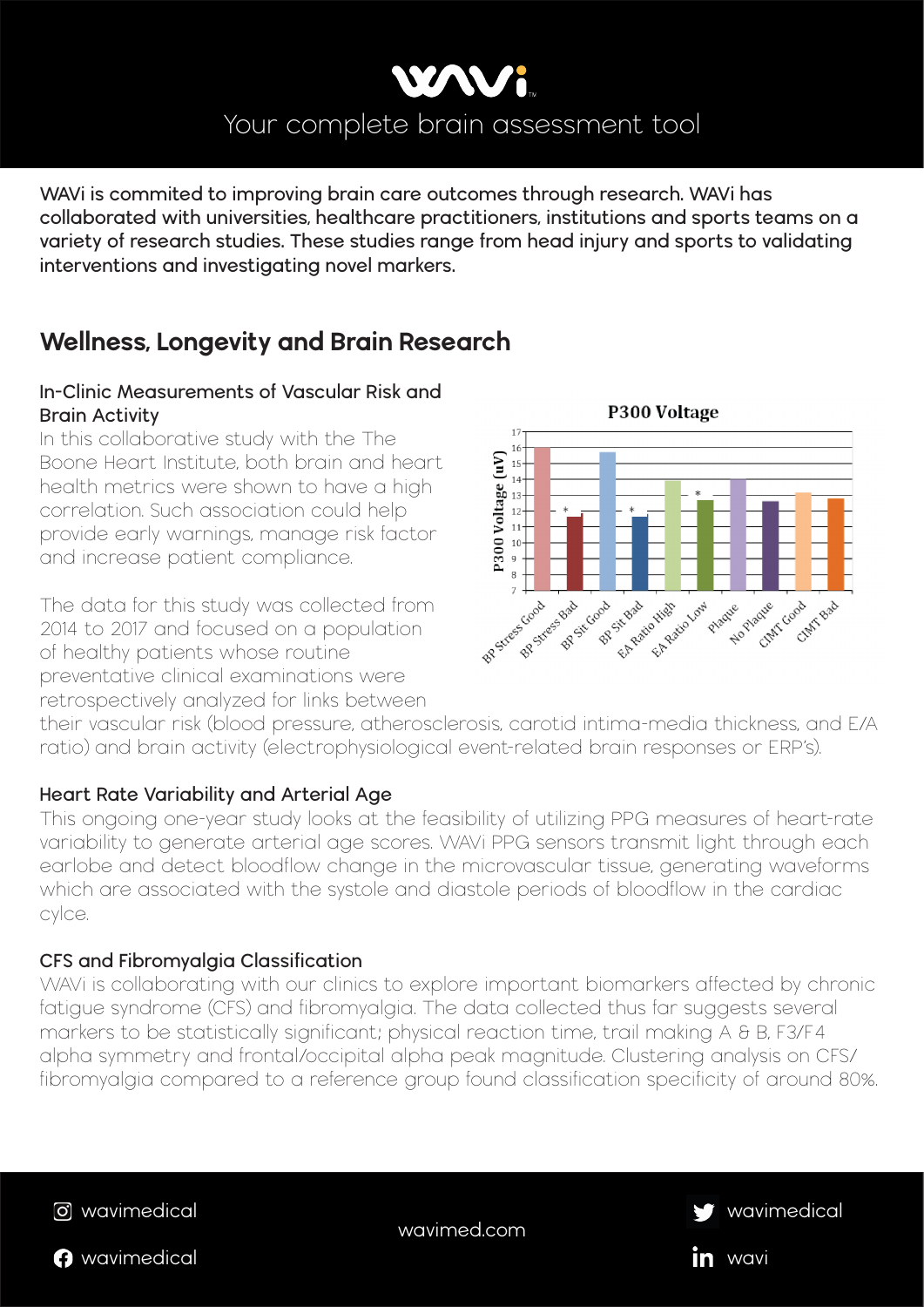

#### wavimed.com









### **Anesthesia Delirium and P300 Voltage**

WAVi is collaborating with Virginia commonwealth to investigate possible post anesthesia delirium and corresponding markers of brain function. Scans on subjects were collected before anesthesia and 24 to 48 hours after their surgical intervention. Initial results suggest P300 magnitude to be lower in followup scans of patients reporting delirium although more data is needed.

# **Concussion Research**

### **Event related potentials (ERP's) after sports concussion; a 4 year study**

This published study tracked a mixed group of Division 1 athletes pre-season, after a concussive event and at the end of the season. The study showed that concussed players experienced significant reaction time and/or P300 amplitude changes compared to pre-concussion baseline measurements. This data suggests significant P300 amplitude changes after concussion that are quantifiable and consistent. P300 measurements from this study showed that 38% of athletes who suffered a concussive event were cleared too early by standard return to play protocols.



# **Electrophysiological trajectories of concussion; prolonged concussion**

This collaborative study with the SPARCC clinic in Tucson, AZ looked at differences in



measures of EEG coherence, EEG peak frequency, and amplitude of the P300 ERP between several patient groups.

It was observed that the acute, returnto-play, and prolonged concussion groups experienced a significant deficit in P300 amplitude. Significant increases in coherence were also seen in the return-to-play and the prolonged concussion groups. Changes for the prolonged concussion group are seen also in the frontal and in the occipital-parietal alpha amplitude.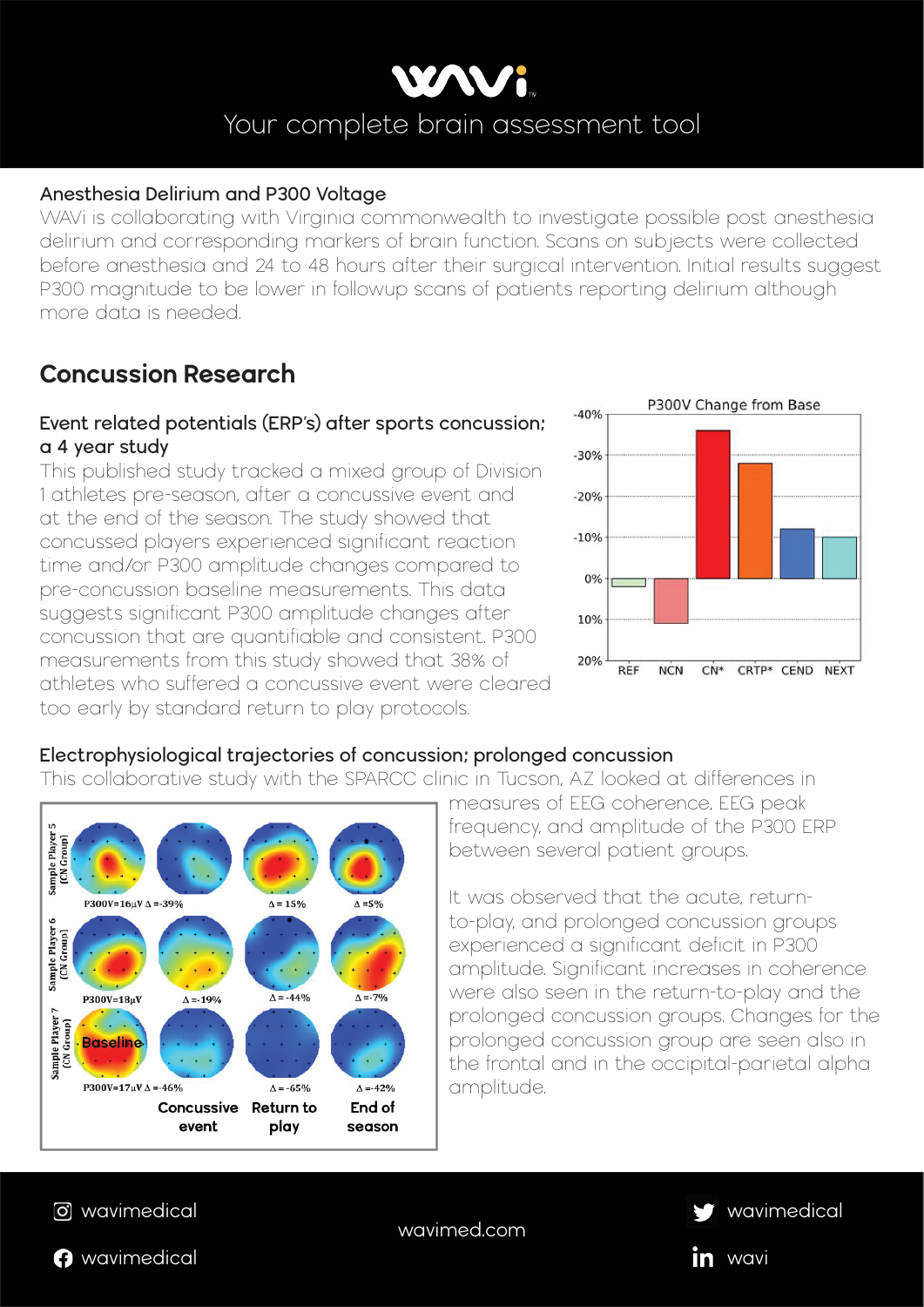

wavimed.com







in wavi

These results suggest that the significant changes in P300 amplitude after concussion may persist in more prolonged stages. Those suffering from prolonged concussion symptoms also tend to demonstrate an increase in connectivity and frontal alpha amplitude.

### **Concussion management: US Olympic Team and the Happy Healthy Brain Foundation**

The study includes baseline scans of professional athletes when healthy, after a possible concussion and when the athlete is cleared to return. This study is a collaboration with the primary neurologist of the US Olympic team, Jeffrey Kutcher, MD, FAAN.

The primary metrics to be looked at in this study are auditory evoked response markers of brain speed (P300T) and brain voltage (P300V) with the objective of assessing the use of these metrics for concussion management.

### **Other WAVi concussion research collaborations include:**

 ̵L̶ ooking into the affects of near infrared light therapy (NIR) on youths with concussion histories. This study will look at brain speed and voltage along with standard assessments to assess the effectiveness of NIR treatments.

This study is correlating EEG data with MRI and eye tracking results in order to form a more complete understanding of how trauma affects the brain.

-WAVi is working in collaboration with Wayne State University to research youth boxing with a specific focus on the effect of sub-acute impacts on brain performance.



Happy Healthy Brain founder and US Olympic athlete, Jake Pates Photo: Cole Pates

-Assessing datasets of traumatic brain injuries incurred during motor vehicle accidents.